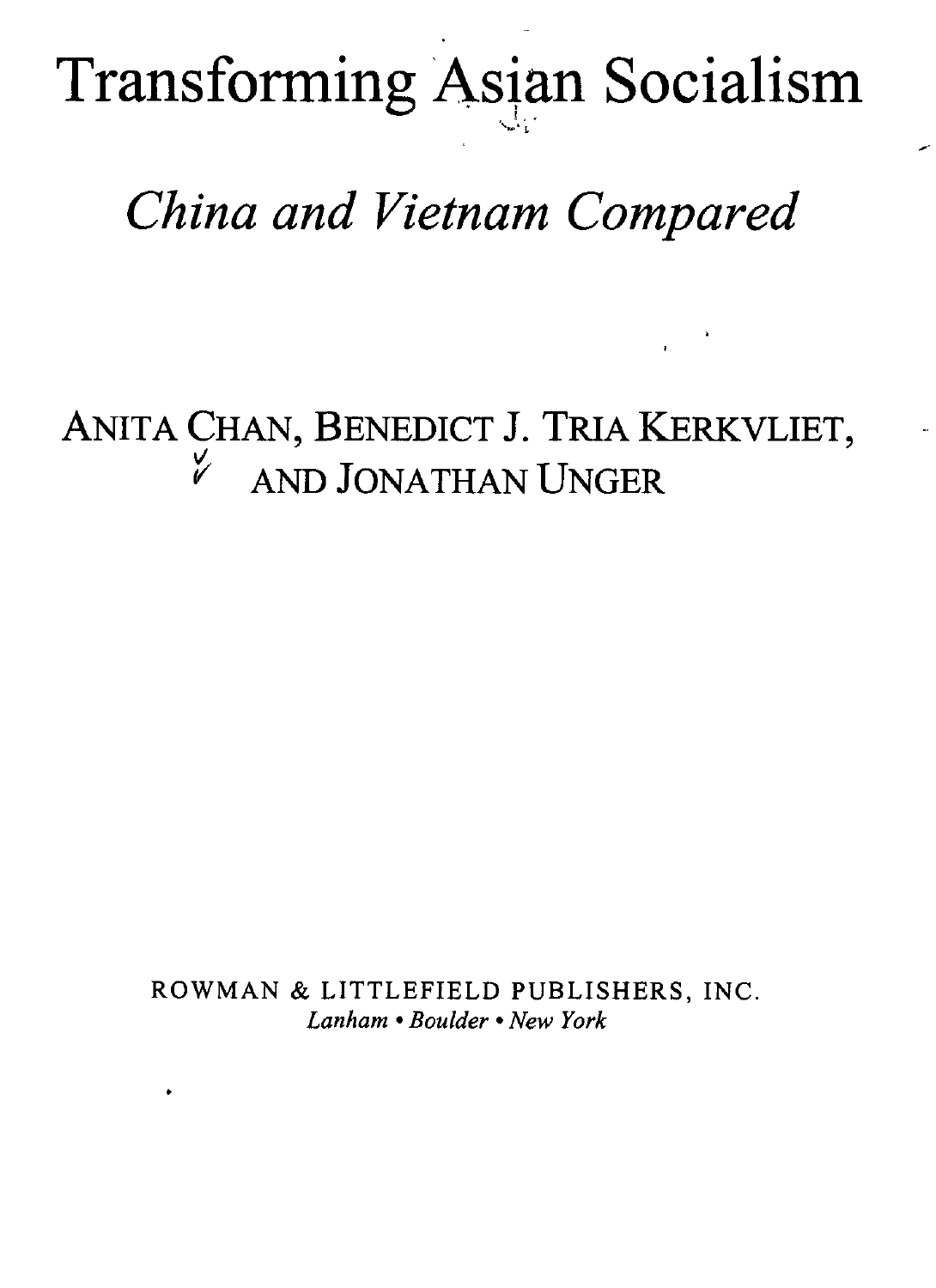## **Contents**

╭

| Contributors                                                                                                                                                                               | ν   |
|--------------------------------------------------------------------------------------------------------------------------------------------------------------------------------------------|-----|
| Acknowledgements                                                                                                                                                                           | vii |
| <b>CHAPTER 1</b>                                                                                                                                                                           |     |
| Comparing Vietnam and China: An Introduction<br>Benedict J. Tria Kerkvliet, Anita Chan and Jonathan Unger                                                                                  | 1.  |
| <b>CHAPTER 2</b>                                                                                                                                                                           |     |
| Exalting the Latecomer State: Intellectuals and the State<br>During the Chinese and Vietnamese Reforms<br>Alexander Woodside                                                               | 15  |
| <b>CHAPTER 3</b>                                                                                                                                                                           |     |
| From Plan to Market: The Economic Transition in Vietnam<br>and China Compared<br>Adam Fforde                                                                                               | 43  |
| <b>CHAPTER 4</b>                                                                                                                                                                           |     |
| Asian Socialism's Open Doors: Guangzhou and<br>Ho Chi Minh City<br>William S. Turley and Brantly Womack                                                                                    | 73  |
| <b>CHAPTER 5</b>                                                                                                                                                                           |     |
| Agrarian Transformations in China and Vietnam<br>Benedict J. Tria Kerkvliet and Mark Selden                                                                                                | 98  |
| <b>CHAPTER 6</b>                                                                                                                                                                           |     |
| Wealth Power and Poverty in the Transition to Market<br>Economies: The Process of Socio-Economic Differentiation<br>in Rural China and Northern Vietnam<br>Hy Van Luong and Jonathan Unger | 120 |